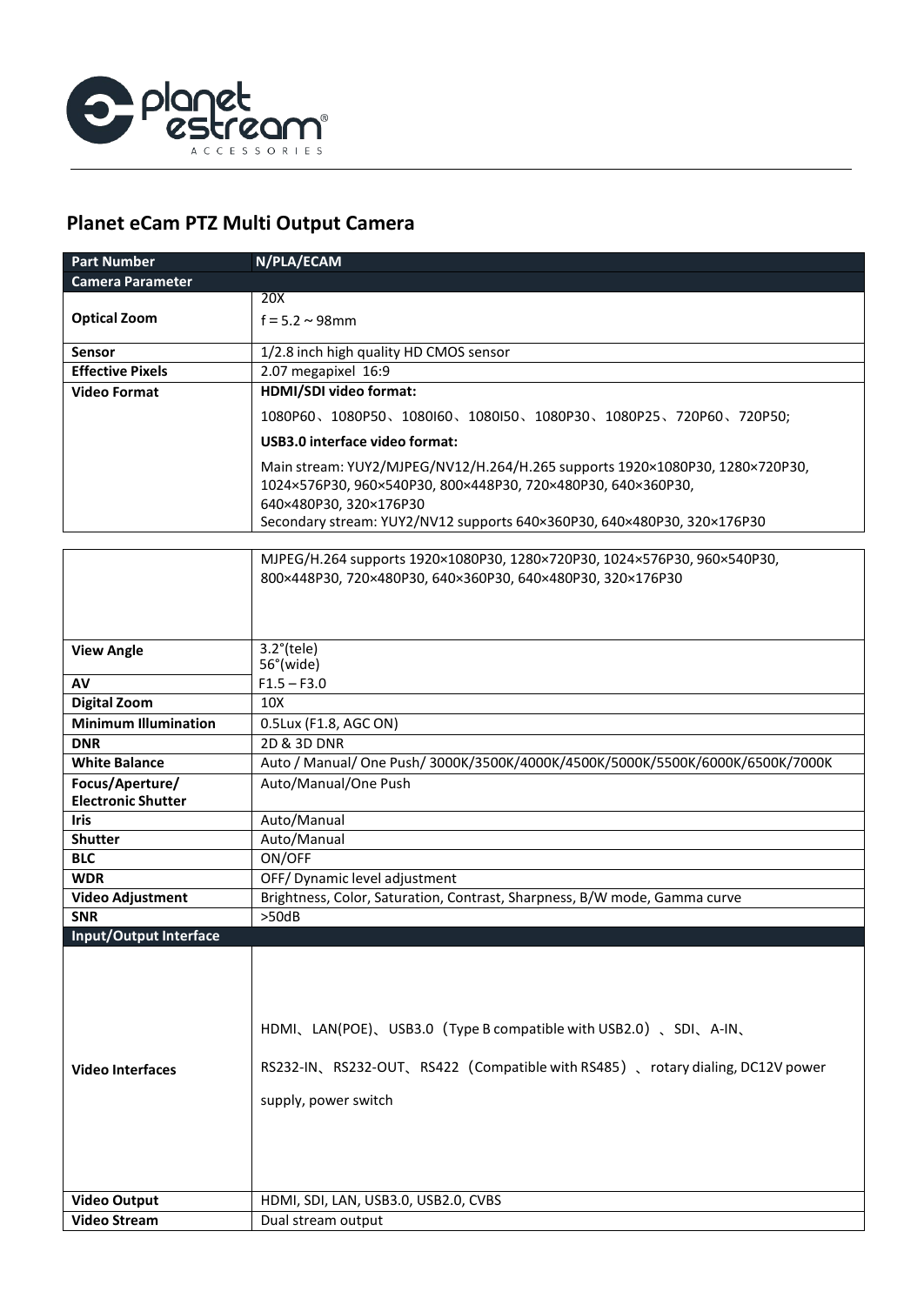| <b>Video Compression</b>             | LAN Interface: H.265, H.264, Dual stream output                                           |
|--------------------------------------|-------------------------------------------------------------------------------------------|
| Format                               | USB3.0 interface: Main stream supports YUY2, MJPEG, H.264, NV12, H.265                    |
|                                      | Secondary stream support YUY2, MJPEG, H.264, NV12                                         |
| <b>Audio Input Interface</b>         | A-IN: Double track 3.5mm linear input                                                     |
| <b>Audio Output Interface</b>        | HDMI, SDI, USB3.0, LAN                                                                    |
| <b>Audio Compression</b>             | AAC/MP3/G.711A                                                                            |
| <b>Format</b>                        |                                                                                           |
| Network Interface                    | 100M IP port(10/100BASE-TX)                                                               |
| <b>Network Protocol</b>              | RTSP, RTMP, ONVIF, GB/T28181, Support network VISCA control protocol                      |
|                                      | Support remote upgrade, remote restart, remote reset                                      |
| <b>Control Interface</b>             | RS232, RS485                                                                              |
| <b>Control Protocol</b>              | VISCA/Pelco-D/Pelco-P, Baud Rate: 115200/9600/4800/2400bps                                |
| <b>USB Communication</b><br>protocol | UVC(video communication protocol), UAC(audio communication protocol)                      |
| <b>Power Interface</b>               | HEC3800 outlet (DC12V)                                                                    |
| <b>Input Voltage</b>                 | DC12V±10%                                                                                 |
| <b>Input Current</b>                 | 1A (Maximum)                                                                              |
| <b>Power Consumption</b>             | 12W (Maximum)                                                                             |
| <b>PTZ Parameter</b>                 |                                                                                           |
| <b>Pan/Tilt Rotation</b>             | $±170^\circ$ , -30 $^\circ$ ~ +90 $^\circ$                                                |
| <b>Pan Control Speed</b>             | $0.1 - 100^{\circ}/sec$                                                                   |
| <b>Tilt Control Speed</b>            | $0.1 - 45^{\circ}/sec$                                                                    |
| <b>Preset Speed</b>                  | Pan: 100°/sec, Tilt: 45°/sec                                                              |
| <b>Preset Number</b>                 | 255 presets (10 presets by remote controller)                                             |
| <b>Other Parameter</b>               |                                                                                           |
| <b>Stored Temperature</b>            | $-10^{\circ}$ C ~+60 $^{\circ}$ C                                                         |
| <b>Storage Humidity</b>              | 20%~95%                                                                                   |
| <b>Working Temperature</b>           | $-10^{\circ}$ C ~+50 $^{\circ}$ C                                                         |
| <b>Working Humidity</b>              | 20%~80%                                                                                   |
| <b>Dimension</b>                     | 181mmX115mmX149mm                                                                         |
| <b>Weight(Around)</b>                | 1.15KG                                                                                    |
| <b>Using environment</b>             | Indoor                                                                                    |
| <b>Accessory</b>                     |                                                                                           |
| <b>Random Accessory</b>              | Power supply, RS232 control cable, USB3.0 connection cable (U3 model), Remote controller, |
|                                      | Manual, Warranty Card                                                                     |
| <b>Optional Accessories</b>          | Mounting bracket                                                                          |
| <b>Dimensions (mm)</b>               |                                                                                           |